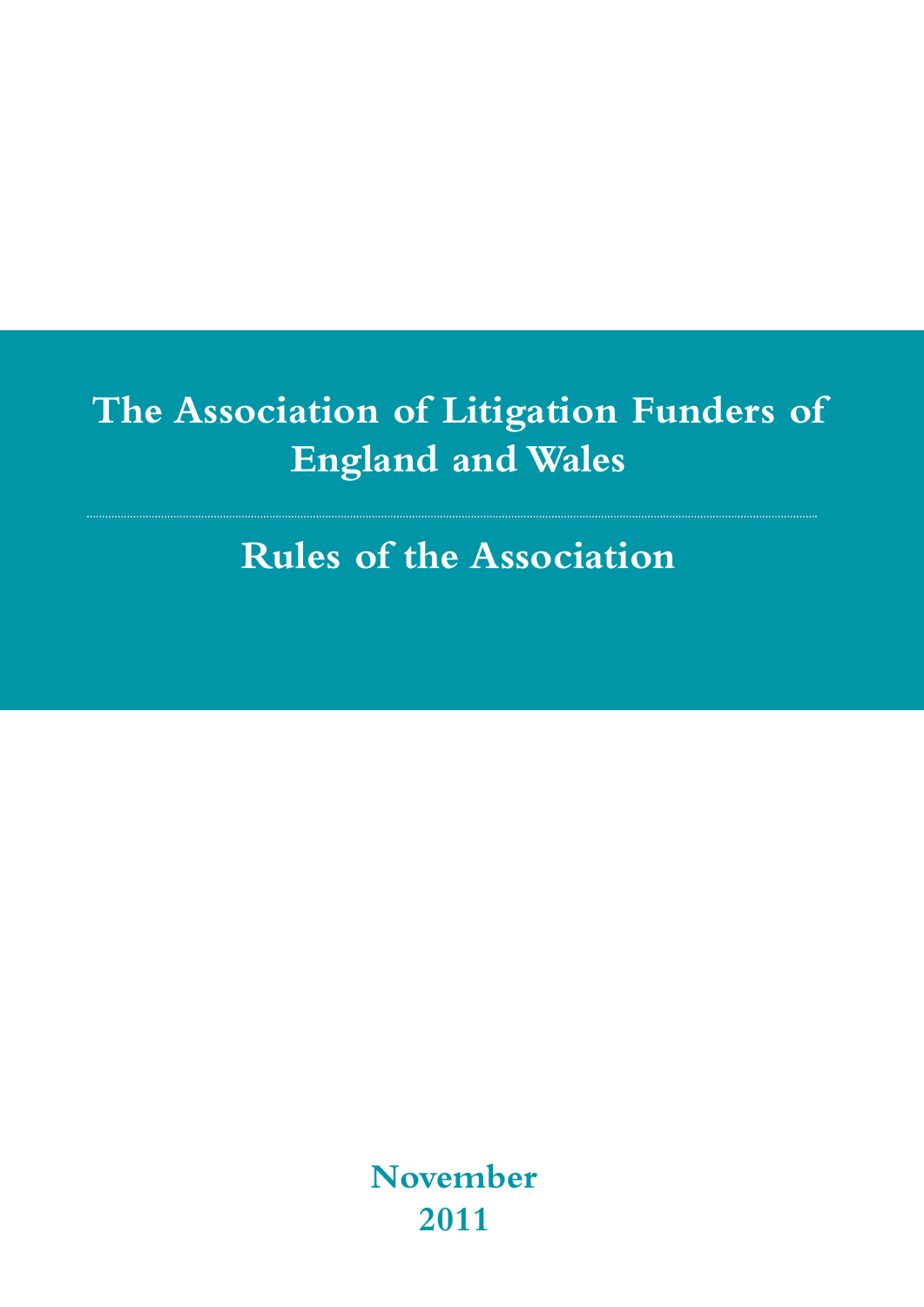## 1. Definitions

1.1 In these Rules, unless the context otherwise requires:

"Association" meansThe Association of Litigation Funders of England & Wales (a company limited by guarantee and registered in England andWales with registered number [to insert]);

"articles" means the articles of association of the Association;

"associate member" means an associate member of the Association;

"Code of Conduct for Litigation Funders" means the prevailing code of the same name as varied from time to time;

"directors" means the directors of the Association;

"funder" has the meaning given in the Code of Conduct and "funding", "funded" and any derivative thereof shall be construed accordingly;

"litigation funding" means the funding of disputes within England andWales;

"member" has the meaning given in section 112 of the Companies Act 2006;

"officer" has the meaning given in article 21 of the articles;

"Rules" means the rules set out below.

#### 2. The Association

2.1 The Association promotes best practice in litigation funding, including by seeking adherence to the Code of Conduct for Litigation Funders and by

improving the understanding of the uses and applications of litigation funding.

## 3. Membership

3.1 Membership of the Association is open to those persons or entities that satisfy the eligibility requirements set out in the articles.

3.2 Associate membership of the Association is open to any person or entity that has an interest in litigation funding.

3.3 All applications for membership or associate membership shall be made in writing on the form provided by the Association for that purpose and accompanies the application fee. By completing such a form, each member and associate member shall be deemed to have agreed to these Rules (as amended from time to time).

3.4 No person or entity shall become a member or associate member of the Association until their application has been approved by the directors and they have paid their membership fee.

3.5 Each member and associate member shall pay annually a subscription to the Association. Such payment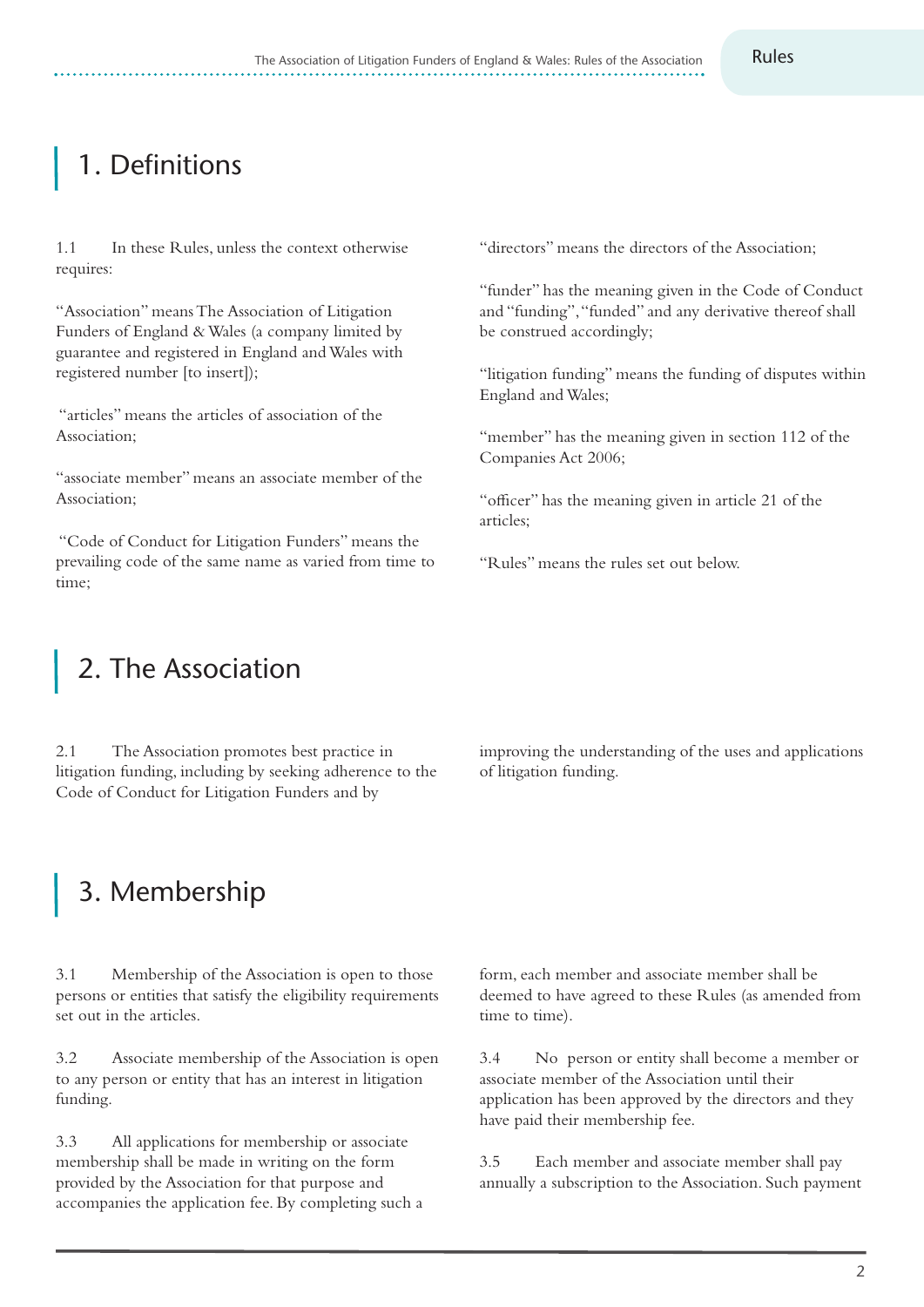shall be made within 28 days of the subscription being requested by the Association.

3.6 The application fee, membership fee, and level of subscription shall be fixed, from time to time, by the directors, who may in their absolute discretion raise, lower or waive such subscription.

3.7 Once paid,an application fee, membership fee, and a subscription shall become the property of the Association.

3.8 Every member and associate member shall notify timeously the Association of any change of address or other contact details.

3.9 Each member and associate member consents to the Association maintaining and processing personal information for membership and marketing purposes and credit control.

3.10 The directors may, in their complete discretion, invite persons to become honorary members of the Association. Honorary members shall not be required to pay a membership fee or a subscription but such honorary membership may, in the complete discretion of the directors, be ended at any time.

3.11 Members may terminate their membership (or have their membership terminated) in accordance with article 30 of the articles.

3.12 Associate members may resign at any time by giving written notice to the Association.The directors, in their complete discretion, may terminate at any time a person's or entity's associate membership of the Association.

3.13 Any member or associate member who ceases (for whatever reason) to be a member or associate member of the Association shall not be entitled to the return of their membership fee or subscription (or any part thereof).

#### 4. Officers

4.1 The Association shall have three officers (a chairman, a secretary and a treasurer), appointed in accordance with article 21 of the articles.

# 5. Meetings

5.1 The Association shall hold general meetings in accordance with its articles.

5.2 Notice of such meetings shall also be given to associate members, in such fashion as the directors consider expedient.

5.3 The chairman of a general meeting may allow associate members to attend and speak at such meetings.